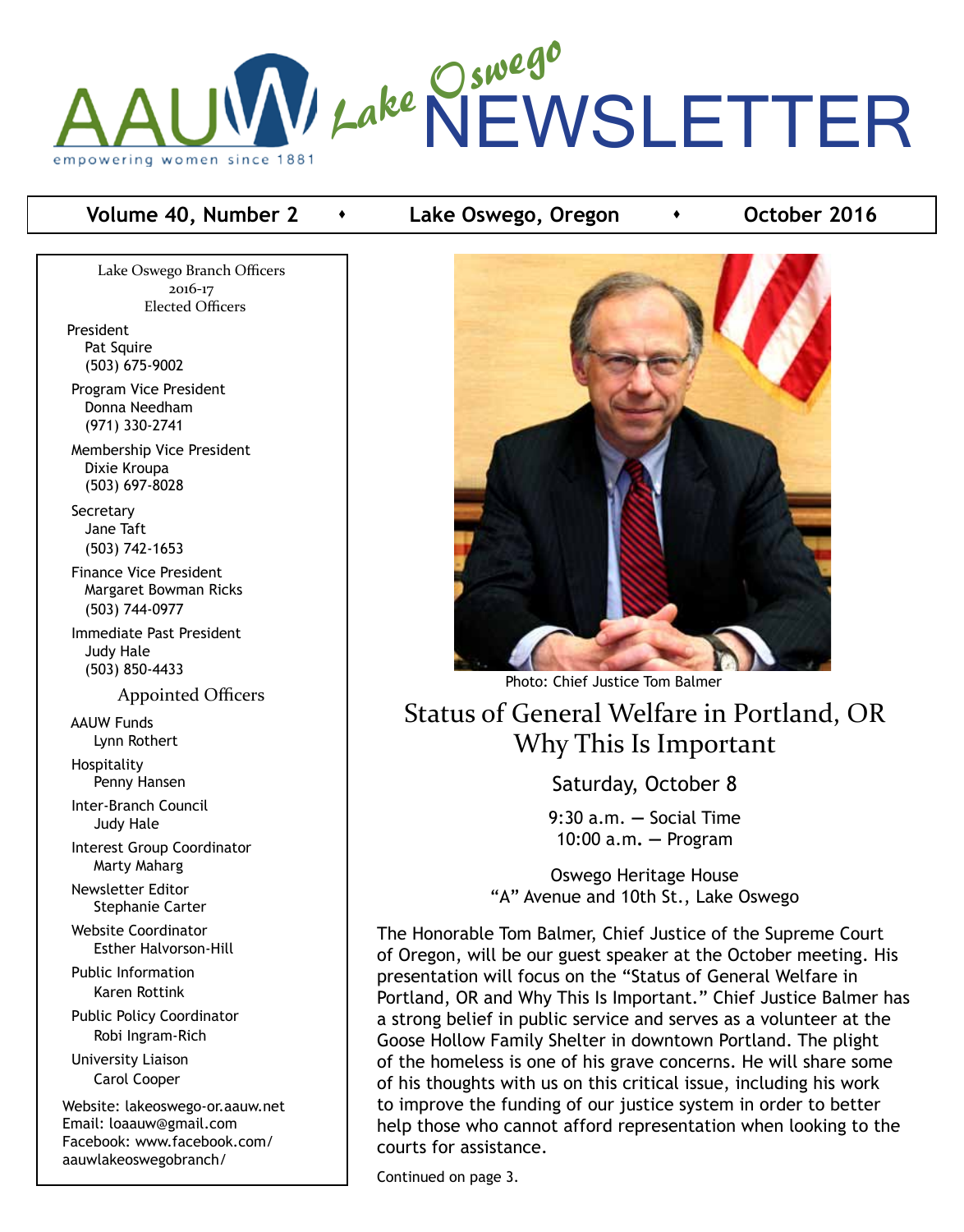### **Page 2 b c October 2016**



Photo: Pat in Brittany Region of France

# Squire's Scribblings by Pat Squire, President

Programs: What a great start to our new year of programs and activities. Stephanie Wagner gave a wonderful presentation about the history and founding of Tryon Creek State Park, which was all accomplished through a grass roots effort led by women! It was an inspiring story, and our own member, Lucille Beck, was there to add some additional highlights. She was one of the two founders of Friends of Tryon Creek. Thank you Stephanie, and Lucille! (Stephanie also joined our branch.)

If you plan to attend our October 8 branch meeting to hear Chief Justice Tom Balmer of the State Supreme Court, we advise you to come early and grab a seat up front. We will have brief announcements before he begins.

AAUW National: A major reason many of us belong to AAUW is the mission of advancing women and girls. A number of us recently had the opportunity to have dinner with Lisa Maatz, AAUW's vice president for government relations. This dynamic and inspirational woman had many observations and suggestions about upcoming elections. She emphasized the importance of voting, and that we should urge everyone we know (including our partnership campuses) to get out the vote. The evening with Lisa renewed my interest in public policy, a feeling shared with others in attendance.

Voter Registration: Our branch is sponsoring a Voter Registration/Get out the Vote drive at our partner institution, Marylhurst University, October 3-6 and 10-13. This effort will serve many purposes: help students/faculty who have moved or are new to the state to register; educate people about the importance of voting; and to create awareness about AAUW and what it means to their campus. It's fun to have conversations with students, and I urge you to join us! Contact Carol Cooper at kenandcarolcooper@ comcast.net or at (503) 336-0503 for information or to sign up for a two-hour stint.

Scholarship Fund: Most of you know that we are trying to increase our scholarship funds for students at Marylhurst. This scholarship has enabled women, many of whom are single mothers, to complete their degree to advance their lives and opportunities. We met this year's recipient, Lisa Gardner, at our September meeting where she expressed her gratitude for our scholarship and signed on as a student member of our branch. To increase this scholarship, we are engaging in a new effort – a flower bulb sale – which is described in our last issue and again briefly in this issue. As one of our new members pointed out, not everyone is interested in planting, and there are, of course, other ways to give. You can simply write a check (maybe for the amount you might have spent on flower bulbs) and designate it to our Marylhurst scholarship, payable to AAUW LO, c/o Margaret Ricks, AAUW, P.O. Box 416, Marylhurst, OR 97036. Thank you in advance!

Thanks to all of you for being involved. Be sure to continue to welcome our new members (six in September!), and enjoy your interest groups, friendships, and activities, knowing you are supporting equity for women and girls.

In the AAUW spirit,

Pat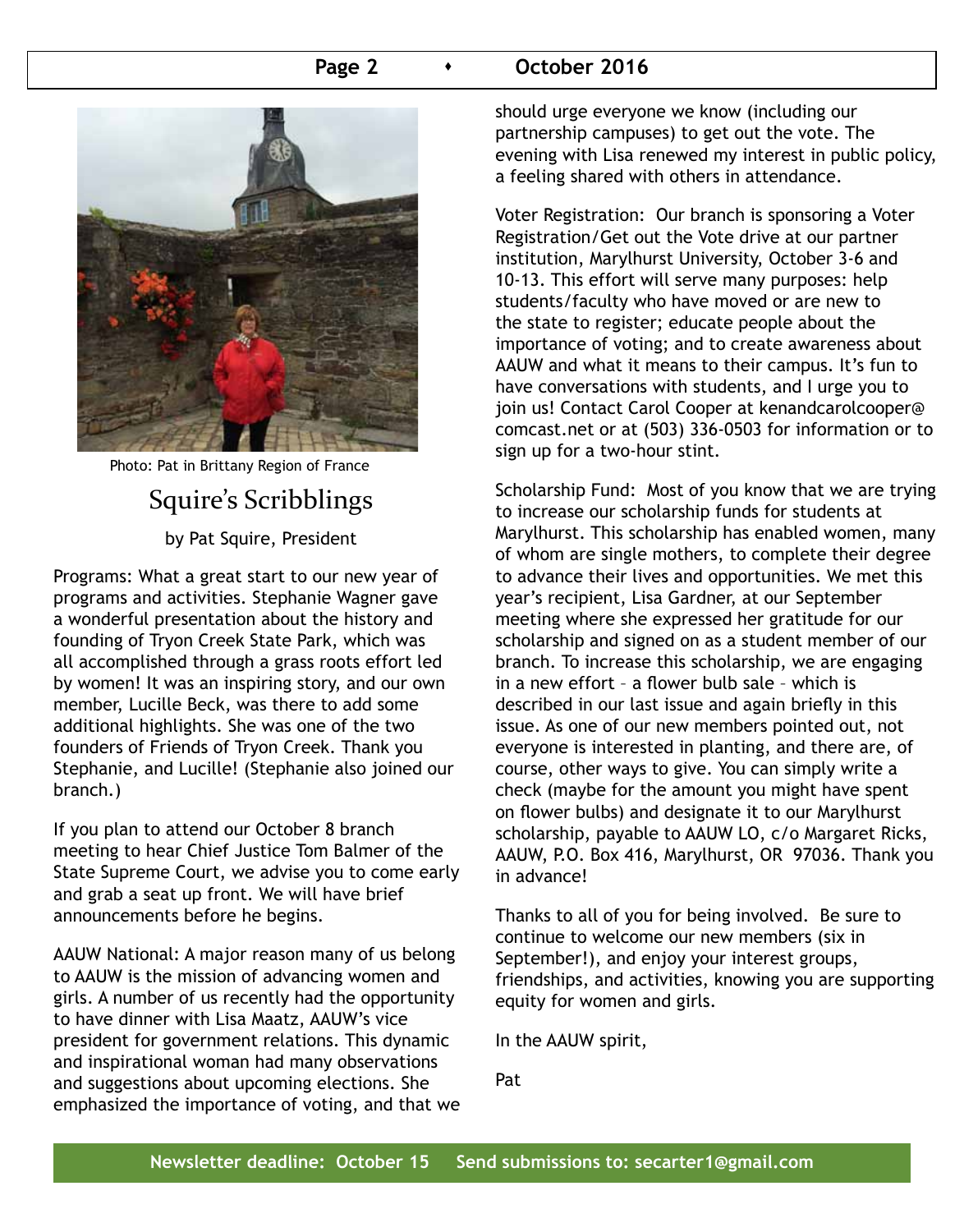### Page 3 **CELO CELOPER 2016**

Continued from page 1 (Chief Justice Balmer).

Balmer's career of more than 35 years has included both private practice in Boston and Portland as well as public service as a litigation lawyer for the Antitrust Division of the U.S. Department of Justice in Washington, D.C. He served as Deputy Attorney General to Ted Kulongoski from 1993 to 1997. In 2001, soon after returning to private practice with Ater Wynne, LLP he was appointed to the state supreme court. He was elected to the court in 2002 and then again in 2008 and 2014. His current position as Chief Justice of the Oregon Supreme Court commenced on May 1, 2012.

# AAUW Policy Issues

by Robi Ingram-Rich

This campaign season will end on Election Day [finally?] and the contests up and down the ballot have implications related to the National [2015- 2017] and State [2014-2016] AAUW Public Policy Programs. The AAUW Policy Program Priorities include:

1. Supporting a strong system of public education that promotes gender fairness, equity and diversity.

2. Achieving economic self-sufficiency for all women (i.e. pay equity, equitable access and advancement in employment, strengthening retirement benefits and programs)

3. Guaranteeing equality, individual rights and social justice for a diverse society (*i.e.* enforcement of and full access to civil and constitutional rights, including voting rights; freedom from violence and fear of violence including hate crimes; freedom in the definition of family; passage and ratification of the ERA)

This summer the AAUW Action Network and the AAUW Two-MInute Activist urged members to:

- Contact our senators to consider President Obama's Supreme Court Nominee.
- $\bullet$  Support new legislation taking on college affordability and student loan debt ["In the Red Act" HR 5106/S2677] These bills include Pell Grant

funding, consolidation of student loans and access to 2 years of community college tuition free.

 $\bullet$  Reauthorization of the Student Child Care Subsidy Funding via HR 4681 Child Care Access Means Parents in School [CCAMPIS].

• A Petition to Anheuser-Busch InBev in response to the Bud Lite commercial that says "Bud Light supports equal pay." The AAUW petition asked InBev to "talk the talk and walk the walk" and to take the White House Equal Pay Pledge.

Earlier this summer AAUW also celebrated two significant US Supreme Court rulings. In *Women's Whole Health vs. Hellerstedt*, the Court found Texas abortion clinic restrictions were unconstitutional. In *Fisher v. University of Texas*, (Austin AAUW signed onto an amicus brief) the Supreme Court allowed the compelling interest of colleges to promote diversity, including racial diversity as a factor in college admissions.

Now you are ready to get involved! How? Subscribe to the AAUW Action Network at www. aauw.org/actionnetwork. You can also join the 2-Minute Activist list serve by starting at www. aauw.org, click on "What We Do", select "Public Policy" and enroll as a "Two-Minute Activist."

I use Twitter to "follow" Lisa M. Maatz (@Lisa-Maatz) AAUW Vice President for Government Relations, AAUW Action Fund [@AAUWActionFund), AAUW Public Policy (@AAUWPolicy) and AAUW (@ AAUW). Take a look at Twitter and consider it a news feed for AAUW and other policy or opinion leaders you are interested in. [League of Women Voters of the US @LWV; Oregon Center for Public Policy @OCPPnews]

Other odds and ends:

- AAUW of Oregon Lobby Day in Salem will be held on February 15, 2017 [Wednesday]
- Last day to register to vote in Oregon for November election is October 18

 $\bullet$  Make the upcoming presidential debates more watchable? Play Debate Bingo with AAUW.www. aauw.org/2016/09/07/play-debate-bingo-withaauw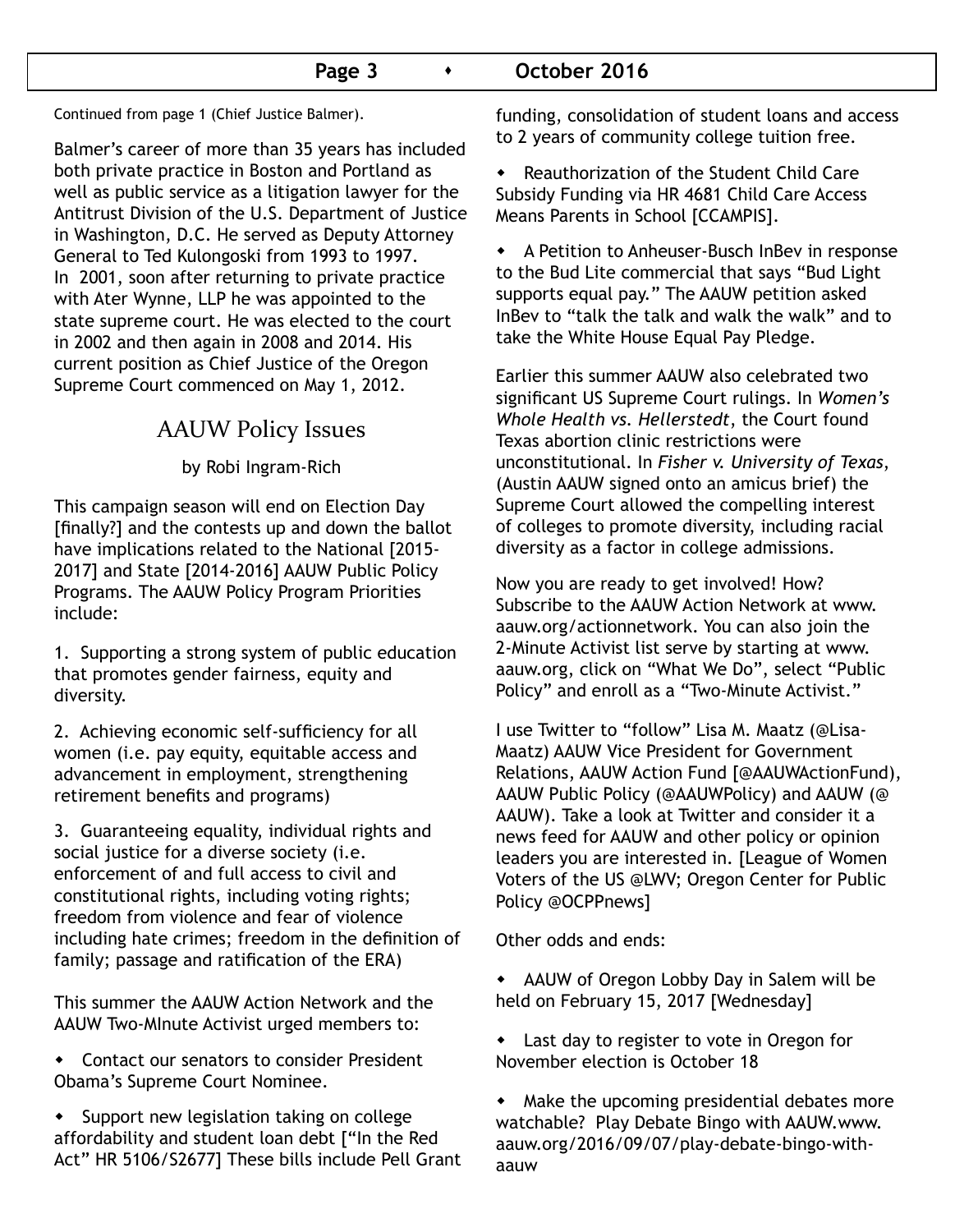# Robi's Summer of Volunteering

by Robi Ingram-Rich

Newly retired, I was very excited to be part of the volunteers at the OHSU Farmers Market. I had been on the Farmers Market advisory committee for just over 10 years but hadn't had a chance to do anything at the market.



My volunteer job title: Farmers Market Assistant. My primary duties: liaison with the chefs at the Hospital South Cafe on Third and the Mac Hall Bistro & Espresso. The chefs decide what produce they want from the farmers, I buy/invoice the purchases, pull the vegetables and fruits and then deliver to the walk-in refrigerators. I also answer questions at the info booth, hand out shopping bags, and will serve zucchini bread at the last market. After the market closes, I help with market breakdown including schlepping the compost containers and recycling boxes.



My other volunteer activities this summer included two weeks at church camp at Suttle Lake. The first week of August I was the high school camp nurse. The second week of August I was the director of Junior Camp - campers who have finished 3rd to 5th grade. Only one day of light rain this year, no swimming itch, no lost campers or adults, great food.

I am finishing my year as President of the Oregon Public Health Association on October 11th. OPHA is a volunteer membership organization with around 500 members [www.opha.org]. In early July I attended a Stop Gun Violence forum in Salem for OPHA. In late September I was at the OPHA table at the Oregon Ceasefire Stop Gun Violence concert in Pioneer Courthouse Square. I now have time to be a "booth babe" for OPHA at partner organization conferences and events.

Some of you know that I am fond of volkswalks. This summer Tim & I volunteered at the Columbia River Gorge Classic, a multi-day 12 walk, 1 bike, 1 swim event based in Cascade Locks, including "stripping" the Starvation Creek 10 km walk Sunday afternoon. Were you in downtown Portland Labor Day weekend Saturday? You might have seen evidence that I "marked" the 5 km route for the "Fountains, Bubblers & More" with green ribbons and laminated green arrows held that Saturday.



Photo left to right: Eecole Coppen, RD (market manager & OHSU food & nutrition sustainability person) with Robi at Farmers Market.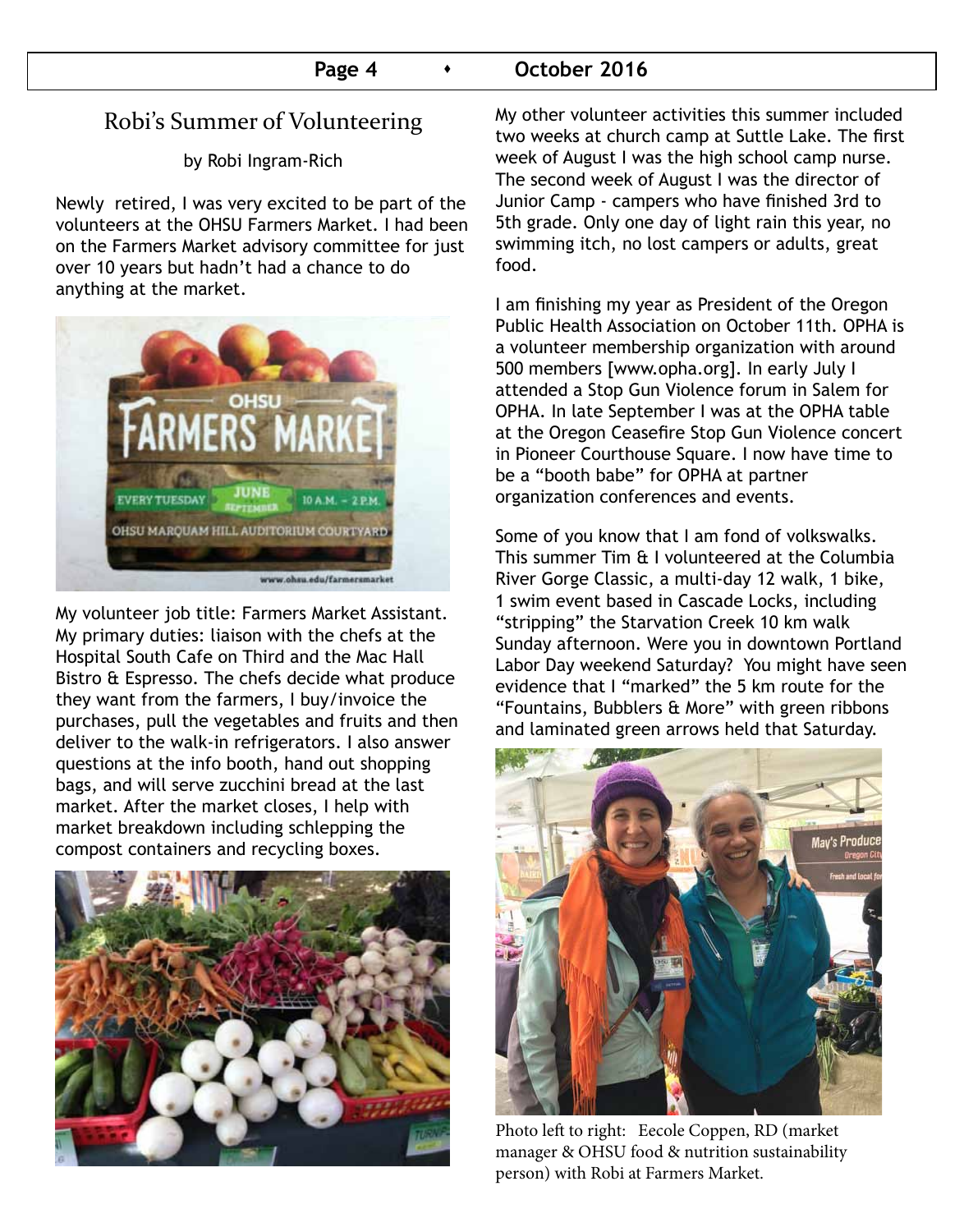### **Page 5 b b** October 2016

### AAUW Lake Oswego Branch Membership Application and Dues Statement 2016-17

Please print. Renewing members need only indicate changes or corrections.

| Please put additional degrees on back of page or add note. |                                                        |  |                                                                                 |                                     |                |                                                             |  |  |  |  |  |
|------------------------------------------------------------|--------------------------------------------------------|--|---------------------------------------------------------------------------------|-------------------------------------|----------------|-------------------------------------------------------------|--|--|--|--|--|
| $\Box$ New                                                 | $\Box$ Renewing $\Box$ Life                            |  | $\Box$ Honorary Life                                                            | $\square$ Dual                      | $\Box$ Student |                                                             |  |  |  |  |  |
|                                                            | Please make checks payable to: AAUW Lake Oswego Branch |  | Send checks to: Margaret Bowman Ricks, LOAAUW, PO Box 416, Marylhurst, OR 97036 |                                     |                |                                                             |  |  |  |  |  |
| \$49 National Association Dues                             |                                                        |  | *\$46 of your annual dues is tax deductible.                                    |                                     |                |                                                             |  |  |  |  |  |
| \$16 State Dues                                            |                                                        |  | \$3 supports our lobby efforts and \$1 is for the                               |                                     |                |                                                             |  |  |  |  |  |
| <b>S17 Branch Dues</b>                                     |                                                        |  |                                                                                 | Oregon Newsletter. Your dues may be |                |                                                             |  |  |  |  |  |
| \$82 Total Dues*                                           |                                                        |  |                                                                                 | deductible as a business expense.   |                |                                                             |  |  |  |  |  |
|                                                            |                                                        |  |                                                                                 |                                     |                | **Student dues (undergraduate only) \$16 is tax deductible. |  |  |  |  |  |
| Amount enclosed __________                                 |                                                        |  | *** \$25 Student Affiliate Dues                                                 |                                     |                |                                                             |  |  |  |  |  |
|                                                            | Check $\#$ ___________Date_________                    |  |                                                                                 |                                     |                |                                                             |  |  |  |  |  |
|                                                            |                                                        |  |                                                                                 |                                     |                |                                                             |  |  |  |  |  |

# Participate! Share your skills and talents

- \_\_\_\_Food Preparation
- SKILLS BRANCH SUPPORT INTEREST GROUPS *Monthly programs & Events Book Groups* Computer The Computer Computer  $\alpha$  Creeter at Events  $\alpha$  4th Tuesday - morning Latabase Management Lating Program Ideas 2014 Latabase 2014 Management Charles Program Ideas \_\_\_\_Website Maintenance \_\_\_\_Newsletter Distribution \_\_\_4th Friday – morning \_\_\_\_Desktop Publishing \_\_\_\_Publicity Distribution \_\_\_2nd Monday - morning \_\_\_\_Newsletter Editor \_\_\_\_Directory Management \_\_\_\_Photography \_\_\_\_Food Preparation *Bridge Groups* Writing/Editing \_\_\_\_\_\_\_\_\_\_\_\_\_\_\_\_\_\_\_\_\_\_\_Holiday Gala \_\_\_\_\_\_\_\_\_\_\_\_\_\_\_\_\_\_\_\_\_\_\_\_\_\_\_Laffalot, 2nd, 4th Monday \_Table Decoration \_\_\_\_\_\_\_\_\_\_\_\_\_\_\_\_\_\_\_\_\_New Member Friend \_\_\_\_\_\_\_\_\_\_\_\_\_\_\_\_\_\_\_\_\_\_\_3rd Wednesday \_\_\_\_Fund Raising Other\_\_\_\_\_\_\_\_\_\_\_\_\_\_\_\_ *Other Groups*
	-

- \_\_\_\_Design/Graphics \_\_\_\_Set up/Take Down \_\_\_2nd Wed. Mystery noon
	-
	-
	-
	-

- 
- 

- \_\_\_Lunch Bunch-3rd Tuesday
- Other\_\_\_\_\_\_\_\_\_\_\_\_\_\_ \_\_\_Delightful Dining
	- \_\_\_Explore Northwest
	- \_\_\_Portland Center Stage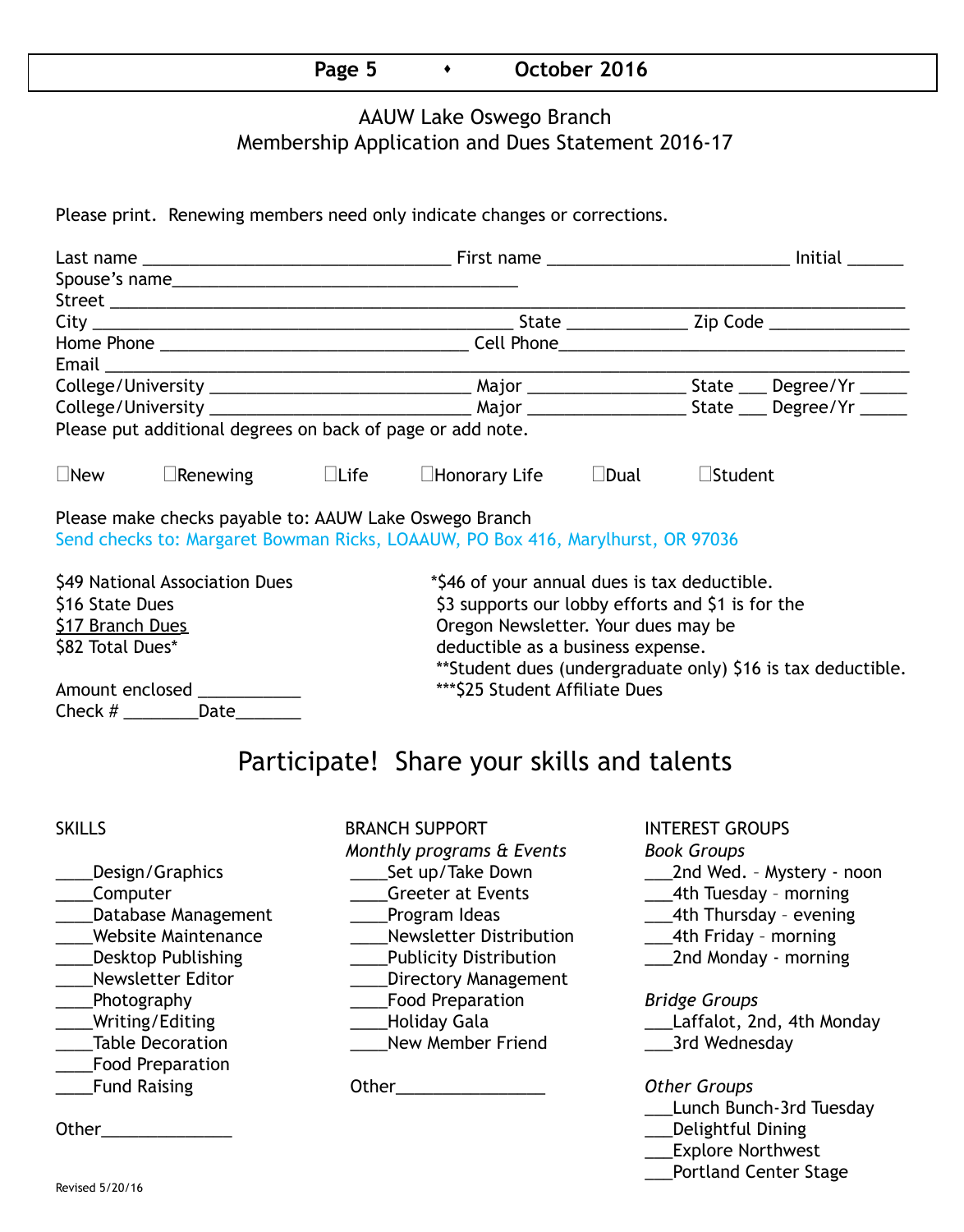### Page 6 **b c** October 2016

## 2016 LO AAUW Donation Form

Name was also as a set of  $\sim$  200  $\mu$  m  $\sim$  200  $\mu$  m  $\sim$  200  $\mu$  m  $\sim$  200  $\mu$  m  $\sim$  200  $\mu$ 

Address \_\_\_\_\_\_\_\_\_\_\_\_\_\_\_\_\_\_\_\_\_\_\_\_\_\_\_\_\_\_\_\_\_\_\_\_\_\_\_\_\_\_\_\_\_\_\_\_\_\_

City/State/Zip \_\_\_\_\_\_\_\_\_\_\_\_\_\_\_\_\_\_\_\_\_\_\_\_\_\_\_\_\_\_\_\_\_\_\_\_\_\_\_\_\_\_\_\_

**LOCAL SCHOLARSHIP DONATION:**

\$\_\_\_\_\_\_\_\_\_\_\_ Donation Amount **—** Write check to *Lake Oswego AAUW* PLEASE NOTE: THIS DONATION IS **NOT** TAX DEDUCTIBLE

## **NATIONAL AAUW FUNDS DONATION:**

\$\_\_\_\_\_\_\_\_\_\_\_ Donation Amount **—** Write check to *AAUW Funds*

ALL NATIONAL CONTRIBUTIONS ARE FULLY TAX DEDUCTIBLE

Giving unrestricted gifts to AAUW FUNDS (#9110) provides support where needed most, but you can choose a specific fund:

**[ ] #9110 General Foundation Support — Allocated where most needed** 

[ ] #9170 Eleanor Roosevelt Fund **—** Supports AAUW research studies

[ ] #4337 Public Policy Fund **—** Supports advocacy for laws fair to women

[ ] #3999 Legal Advocacy Fund **—** Supports legal rights for those facing discrimination

[ ] #4339 Leadership Programs Fund **—** Supports programs like NCCWSL

[ ] AAUW National Tech Trek Program

Gifts of \$100–\$174 confer membership in the Oregon Century Club Gifts of \$175 or above confer membership in the Oregon Century Club Plus

Gifts of \$25 or more to either local scholarship or AAUW Funds may be designated to honor a friend or loved one.

This gift is a memorial (deceased) to \_\_\_\_\_\_\_\_\_\_\_\_\_\_\_\_\_\_\_\_\_\_\_\_\_\_\_\_\_\_\_\_\_\_

This gift is a tribute (living) to \_\_\_\_\_\_\_\_\_\_\_\_\_\_\_\_\_\_\_\_\_\_\_\_\_\_\_\_\_\_\_\_\_\_

Acknowledgement should be sent to:

Name \_\_\_\_\_\_\_\_\_\_\_\_\_\_\_\_\_\_\_\_\_\_\_\_\_\_\_\_\_\_\_\_\_\_\_\_\_\_\_\_\_\_\_\_\_\_\_\_\_\_\_\_

Address \_\_\_\_\_\_\_\_\_\_\_\_\_\_\_\_\_\_\_\_\_\_\_\_\_\_\_\_\_\_\_\_\_\_\_\_\_\_\_\_\_\_\_\_\_\_\_\_\_\_

**Send this form and check to: LO AAUW, PO Box 416, Marylhurst, Oregon 97036**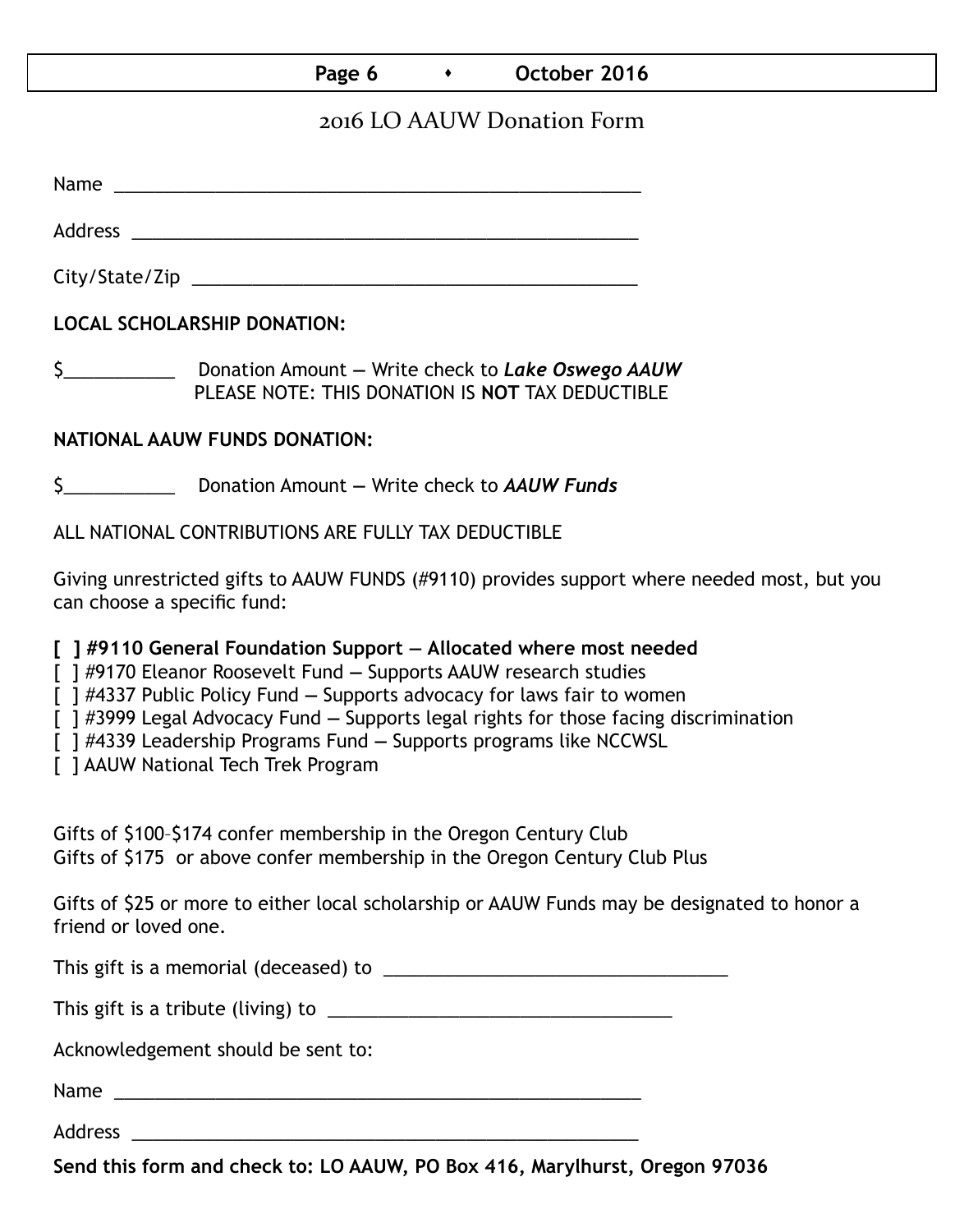# Interest Group Activities

### **Fourth Tuesday Books 4th Tuesday at 11:00 a.m.**

### Date: October 25

Book: *Before the Fall* by Noah Hawley Location: Szechuan Kitchen, Lake Oswego For more information, contact Dixie Kroupa, (503) 697-8028, dixie.kroupa@comcast.net

### **Murder by the Book 2nd Wednesday at 12:00 p.m.**

Date: October 12

Book: *The Complaints* by Ian Rankin Leader: Penny Hansen Location: 4949 Meadows Rd., Suite 400, Lake Oswego Bring your lunch, refreshments provided.

For more information, contact Jane Taft, (503) 742-1653, taft.jane@gmail.com or Stephanie Carter, (971) 285-5882, secarter1@gmail.com

### **Interpretive Books 3rd Thursday at 9:30 a.m.**

Date: October 20

Book: *Marriage of Opposites* by Alice Hoffman Leader: Laura Eyer Hostess: Connie Irwin For more information, contact Laura Eyer, (503) 982-3522, eyerlaura@gmail.com or Linda Watkins, (503) 694-2334, l.and.m.watkins@gmail. com

### **Thursday Evening Books 4th Thursday at 7:00 p.m.**

Date: October 22 Book: *An Astronaut's Guide to Life on Earth* by Col. Chris Hadfield Hostess: Suzanne Kaveckis For more information, contact Suzanne Kaveckis, (503) 678-1641, smkaveckis@icloud.com

### **Friday Books 4th Friday at 10:00 a.m.**

Date: October 28 Book: *Dark Money* by Jane Mayer Leader: Garlene Logan This group meets at the West Linn Public Library (Bamboo Room).

For more information, contact Irene Romero, (503) 657-6159, ireneromero@mac.com

### **Non-Fiction Books 2nd Monday at 10:00 a.m.**

Date: October 10

Book: *Notorious RBG, the Life and Times of Ruth Bader Ginsberg* by Irin Carmen and Shana Knizhnik Location: Cortona Room at Nicoletta's Table (back of the Marketplace side) For more information, contact Marty Maharg at (503) 720-4467 (cell/text) or martymaharg@ hotmail.com.

### **Portland Center Stage Date and Time Vary**

Season ticket holders for the Portland Center Stage's Thursday matinees will enjoy a year of musicals, dramas and comedies. For more information, contact Betty Barber, (503) 675-0594, barberbc@yahoo.com

### **Laffalot Bridge 2nd & 4th Mondays at 1:00 p.m.**

Dates: October 10 & 24

If you would like to join or be added to the substitute list or for more information, contact Bettirae Willis, (503) 891-6232 (cell), bewillis@ easystreet.net

### **Third Wednesday Bridge 3rd Wednesday at 1:00 p.m.**

Date: October 19

If you would like to be added to the substitute list, or for more information, contact Penny Hansen, (503) 636-7255, pennyhansen@comcast.net

### **Lunch Bunch Varies**

Date: October 21 at 11:30 a.m. Location: Manzana, 305 1st Street, Lake Oswego, OR 97034

All are welcome to this new lunch group. To be added to the email list or to reserve your spot please send an email to Terry Hyland at twh20eagle@comcast.net. For other questions contact Connie Irwin at (503) 459-3070.

Continued on page 9.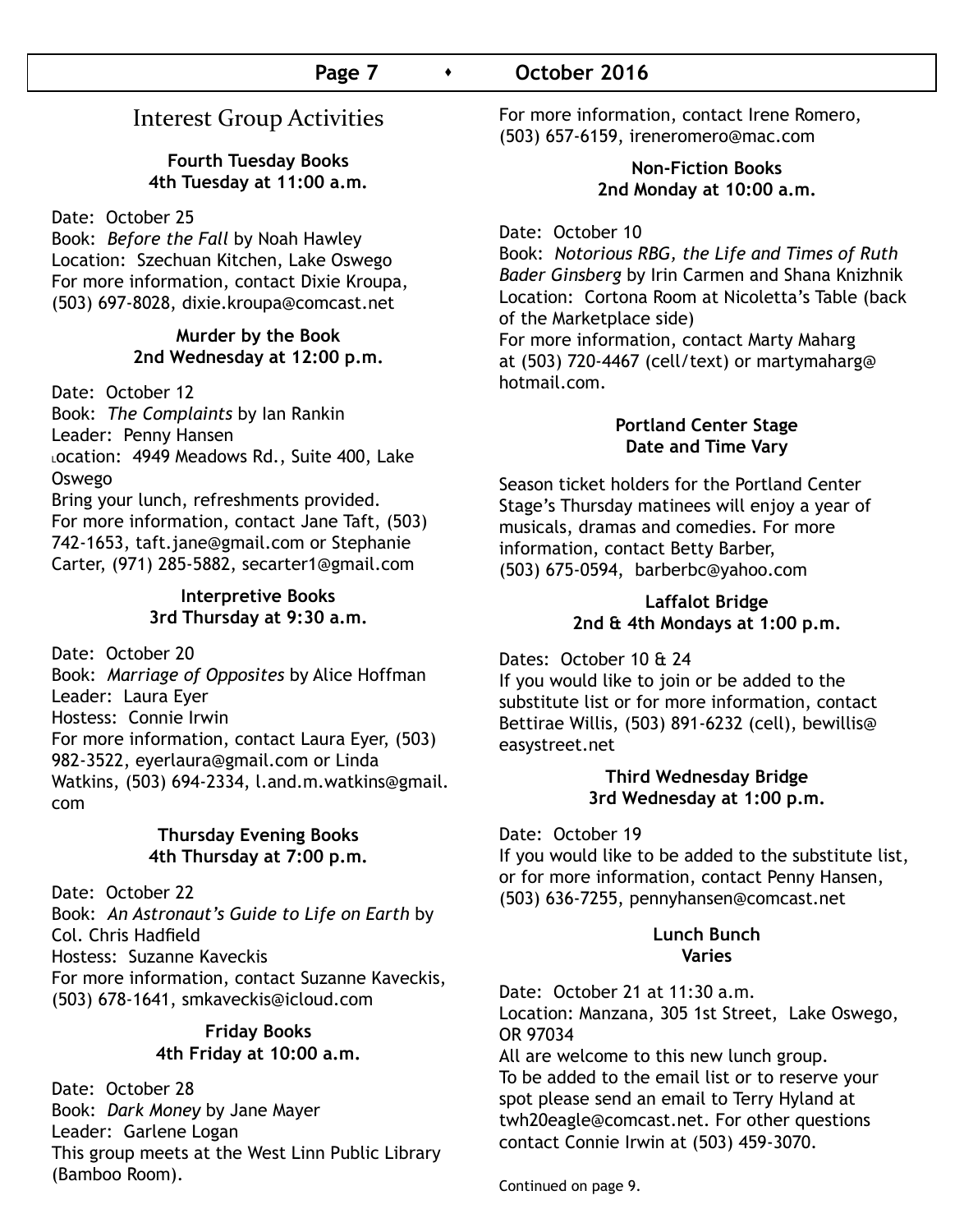# October 2016

| Sunday          | Monday                                                                      | Tuesday                                 | Wednesday                                           | Thursday                                 | Friday                                             | Saturday                                  |
|-----------------|-----------------------------------------------------------------------------|-----------------------------------------|-----------------------------------------------------|------------------------------------------|----------------------------------------------------|-------------------------------------------|
|                 |                                                                             |                                         |                                                     |                                          |                                                    | 1                                         |
| $\overline{2}$  | $\mathbf{3}$                                                                | $\overline{\mathbf{4}}$                 | 5<br>Exploring the<br><b>NW</b><br>Board<br>Meeting | 6                                        | $\overline{7}$                                     | 8<br><b>Branch</b><br>Meeting/<br>Program |
| 9               | 10 <sup>°</sup><br>Non-Fiction<br><b>Books</b><br>Laffalot<br><b>Bridge</b> | 11<br>Neighborhood<br>Tea               | 12<br>Murder by<br>the<br>Book                      | 13<br>Interpretive<br><b>Books</b>       | 14                                                 | 15                                        |
| 16              | 17                                                                          | 18                                      | 19<br>Third<br>Wednesday<br><b>Bridge</b>           | 20<br>Fourth<br>Thursday<br><b>Books</b> | 21<br>Lunch Bunch<br>Fourth Friday<br><b>Books</b> | 22<br>Delightful<br>Dining                |
| 23              | 24<br>Laffalot<br><b>Bridge</b>                                             | 25<br>Fourth<br>Tuesday<br><b>Books</b> | 26                                                  | 27                                       | 28                                                 | 29                                        |
| 30 <sup>°</sup> | 31                                                                          |                                         |                                                     |                                          |                                                    |                                           |

### AAUW'S Mission

Advancing equity for women and girls through advocacy, education, philanthropy, and research.

### AAUW's Value Promise

By joining AAUW, you belong to a community that breaks through educational and economic barriers so that all women have a fair chance.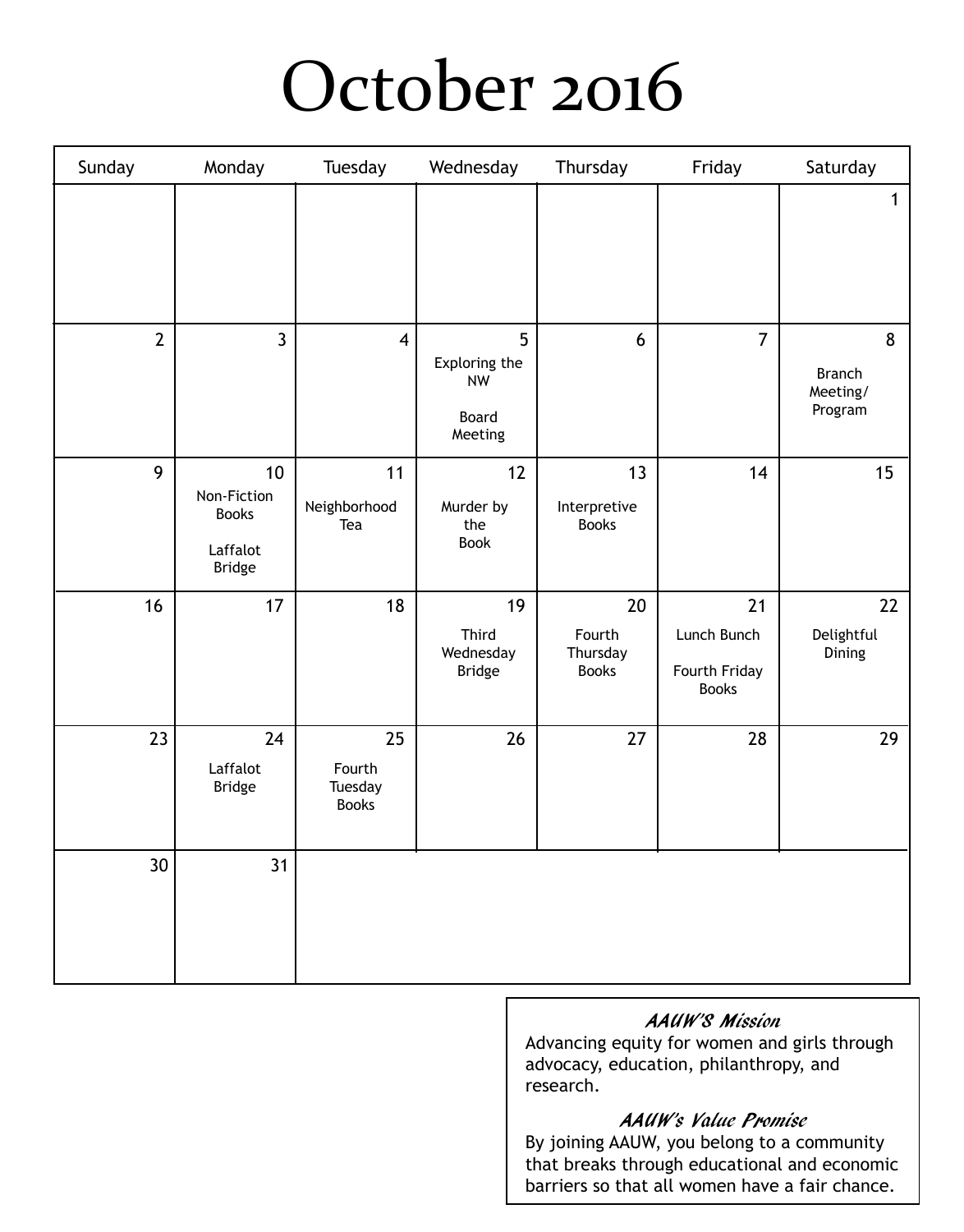### **Page 9**  $\longrightarrow$  **October 2016**

Continued from page 7 (Interest Groups).

### **Delightful Dining Date Varies**

Date: October 22, 6:00 p.m.

Description: Join us for a Soup and Salad centered meal at the home of Susan and Ken Hornung, 27 Tanglewood Drive, Lake Oswego. RSVP to Esther Halvorson-Hill, halvorson@sou.edu, by October 15 to get your recipe.

Delightful Dining is the group where members share the cooking and the costs. For more information, contact Jane Taft, (503) 742-1653, taft.jane@ gmail.com**.**

### **Exploring the Northwest Date Varies**

### Date: October 5, 11:00 a.m.

Description: Brunch at Babica Hen Cafe, 15964 Boones Ferry Rd., Lake Oswego in Lake Grove area (503-636-4012). If you wish to ride with Sue Kingzett, she will leave her house at 10:40 a.m. Sue's address is 1811 Barnes Cir., West Linn (phone: 503-656-5970; email: sezett@msn.com). Sue has made a reservation, but must have at least six attendees to keep it. They will take separate checks.

Following brunch, you will visit Fiala Farms located at 21231 SW Johnson Rd., West Linn (971- 777-3727). Richard Fiala will provide a history tour, and you can walk the corn maze. Then you can shop!

# Neighborhood Tea Welcomed AAUW Members Living in LO 97035

### by Karen Rottink

Reviving an old AAUW LO tradition, Karen Rottink hosted a Neighborhood Tea for members who live in the Lake Oswego 97035 zip code to allow them to get better acquainted. The tea was held on a beautiful August day. Guests enjoyed tea, cookies and convivial conversation. After informal visiting, guests took turns introducing themselves and sharing about their backgrounds and interests. This was a great way to get to know our neighbors and feel a part of the AAUW LO family.

Other Neighborhood Teas are being planned. If you would like to volunteer to host a tea in your neighborhood, please contact Pat Squire at pfsquire@gmail.com or (503) 675-9002.



Photo from left: Pat Squire, Jan Evans, Cheryl Smith, Setsuko Gluhr, Karen Rottink



Photo from left: Susan Hornung, Mindy McCaslin, Pat Squire, Setsuko Gluhr, Jan Evans



Photo from left: Jan Evans and Setsuko Gluhr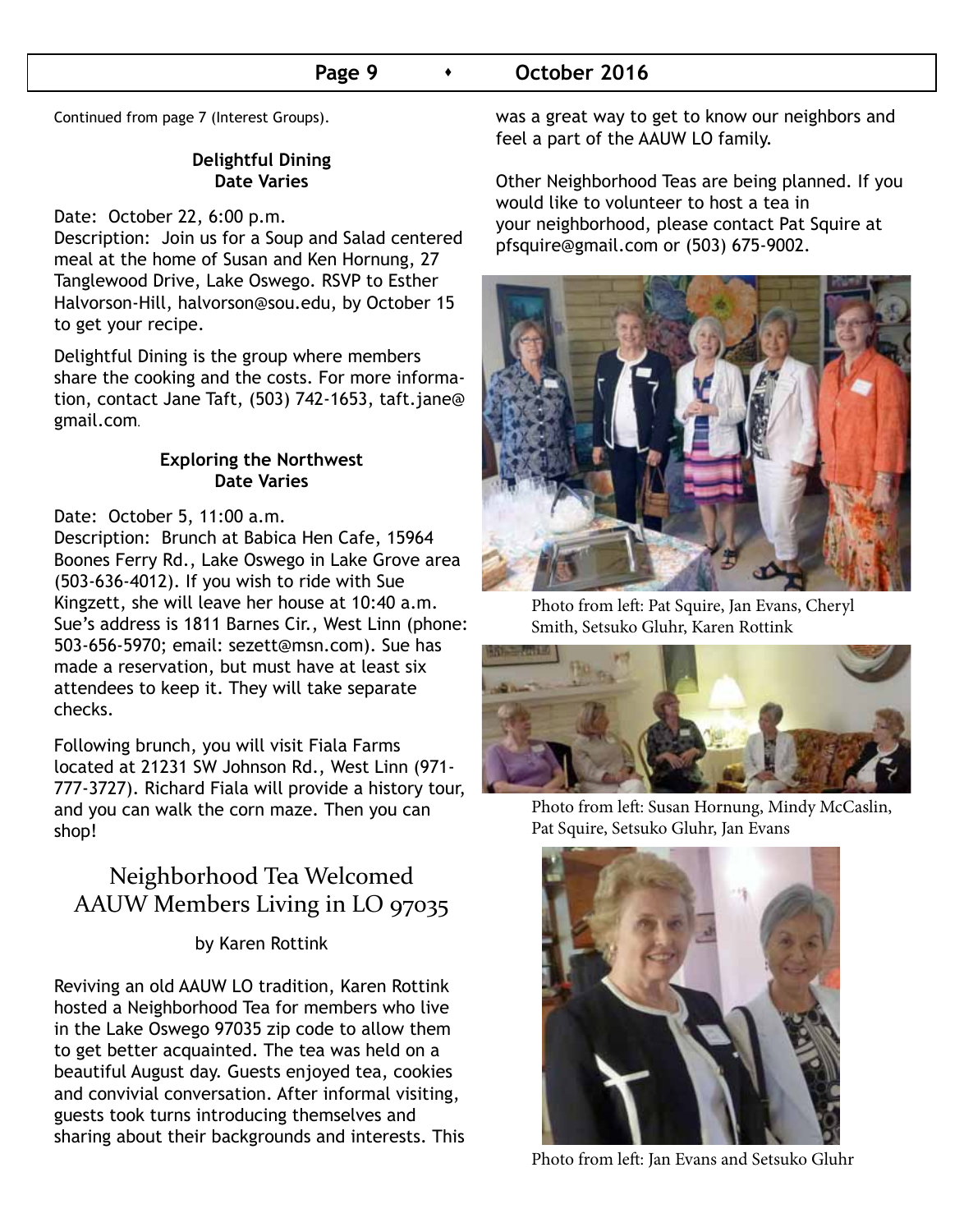### **Page 10**  $\longrightarrow$  **October 2016**

# Dinner with Lisa Maatz, AAUW VP of Government Relations

By Karen Rottink

On September 12, 2016 Lisa Maatz, AAUW National's Vice President of Government Relations spoke at The Kennedy School. Lisa is AAUW's top lobbyist. She has been directing AAUW public policy and government relations since 2003.



A powerful speaker, Maatz knows the national issues and personalities in detail. She stopped in Portland on her way to be the keynote speaker in Idaho for a women's conference. Five AAUW LO members attended the September 12 event. None of us was disappointed.

I was personally very impressed with Maatz's insights and "tips" such as, "The key to alleviating the lack of compromise in current governance is redistricting." I became more aware of AAUW's large influence in forming political priorities in government. For example, Maatz said that AAUW National is currently writing priority papers for both the Clinton and Trump transition teams. Depending on who is elected, one of these priority papers will be used to help guide the new President's team. AAUW will be "at the table" helping guide the political process so women's issues will be well represented.

Maatz showed appreciation for AAUW Branch contributions which make lobbying efforts possible. In addition, AAUW's grass roots outreach is fairly uncommon nowadays. Maatz indicated that elected officials and their staffs pay attention to the many phone calls and emails being sent to them from branch members all over the country. Sometimes they even call Maatz to tell her they got the message and to please call off the calls and emails on specific issues. I am grateful for Lisa Maatz's efforts and expertise in public policy. I am also very proud of AAUW's national and local efforts in removing barriers to equality for women and girls.



Photo from left: Robi Ingram-Rich, Marty Maharg, Mary Pat Silveira

# Meet Mary Pat Silveira

### By Pat Squire

Mary Pat Silveira (pictured above) is a world traveler, reader, quilter, foodie, perpetual student, and a retired diplomat. She joined our branch in May, just a few months after moving to Oregon.

Mary Pat grew up in Tennessee, where she earned her undergraduate degree in Political Science and International Relations. She moved out west to UC Berkeley, where she earned her Master's in South Asian Studies, and five years later, her PhD, again in Political Science and International Relations. While she was working on her dissertation, studying the politics of science and technology in international relations, she went to New York to do some research at the United Nations. They were so interested in her research that they offered her a three-month contract to

Continued on page 11.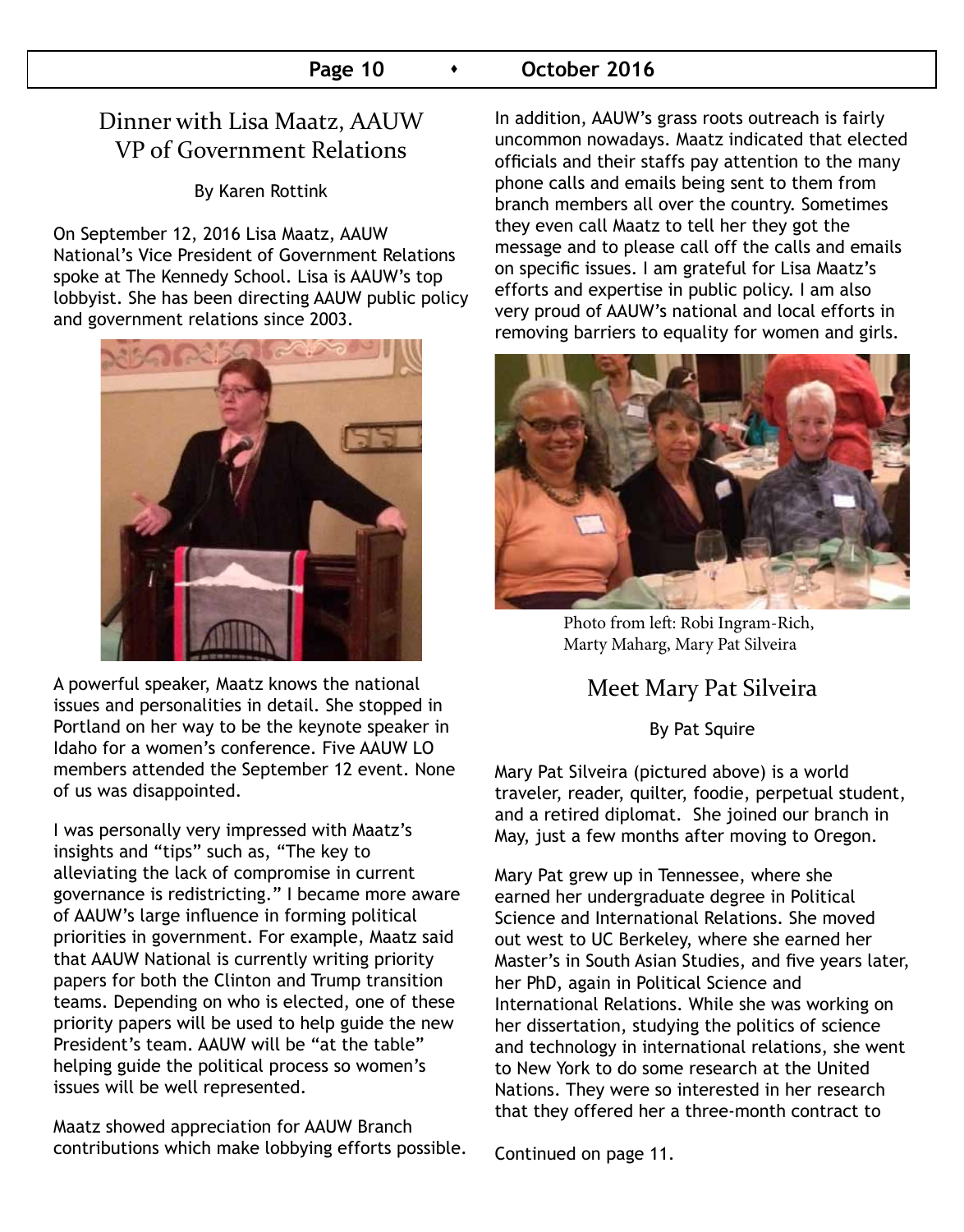### **Page 11 •** October 2016

Conitnued from page 10 (Meet Mary Pat Silveira).

prepare a policy paper on a related issue. It was a good fit. As she says, "Thirty years later I retired from the UN."

Along those thirty years, Mary Pat got married, had twin sons, and did a lot of traveling. While she was based out of New York, she spent several years in Mozambique, coordinating the UN's emergency operations in the 1980s, was a UN Peacekeeper in Kosovo 1991-2000, and spent five years in Geneva with the UN Economic Commission for Europe.

Overall, she says she has worked in or had meetings in 100 countries. She loved being exposed to the people and cultures of all of these countries, but she was particularly excited about the opportunity to work in the countries of the former Soviet Union, including Eastern Europe, the Caucasus and, especially, Central Asia.

After retiring from the UN, Mary Pat returned to Nashville where she took and taught classes at Vanderbilt University's Osher Program and was deeply involved in local organizations working to ensure universal human rights. She is now a hybrid New York/Tennessee transplant, living in West Linn. She loved New York and enjoyed exploring and walking everywhere. I would suggest you contact Mary Pat if you are planning an escape to New York or Kazakhstan!

Mary Pat moved to the Portland area last October to be near one of her sons and her young granddaughter. She lives in West Linn and is already connecting with various groups, including the Lunch Bunch and the new non-fiction book group. She is also very interested in AAUW public policy. And yes, another quilter has joined our branch!

### Meet Ann Koegen

By Barbara McDonald

Ann was born in San Mateo, California. She graduated from Gonzaga University with a Bachelor of Arts in psychology and education. Later she obtained a degree in photography.

Ann taught in San Francisco while her husband, Roy, earned a law degree. They then settled in Spokane where she taught and worked in photography. This allowed her to fully enjoy her love of the arts.



While in Spokane she joined AAUW and helped start a new branch. One of her main interests was fundraising. One successful project started when they hosted State Convention. It was entitled, "History of Women in Washington from 1889 to 1989." People donated clothes from that period in time. One was an 1890 wedding dress. They put on fashion shows around the state and later donated the clothes to a county museum.

Ten years ago Ann and her husband moved to Lake Oswego to be nearer to the grandchildren. Her interests are art, photography and travel -- she has a son living in London and they tour the Continent. Ann is a docent at the Portland Art Museum and she teaches art at her granchildren's school. She lives on a canal and enjoys boating on the lake. She also has to cater to a "spoiled" adorable dog, Brody.

We are so happy that Ann read about our speakers and decided to join us.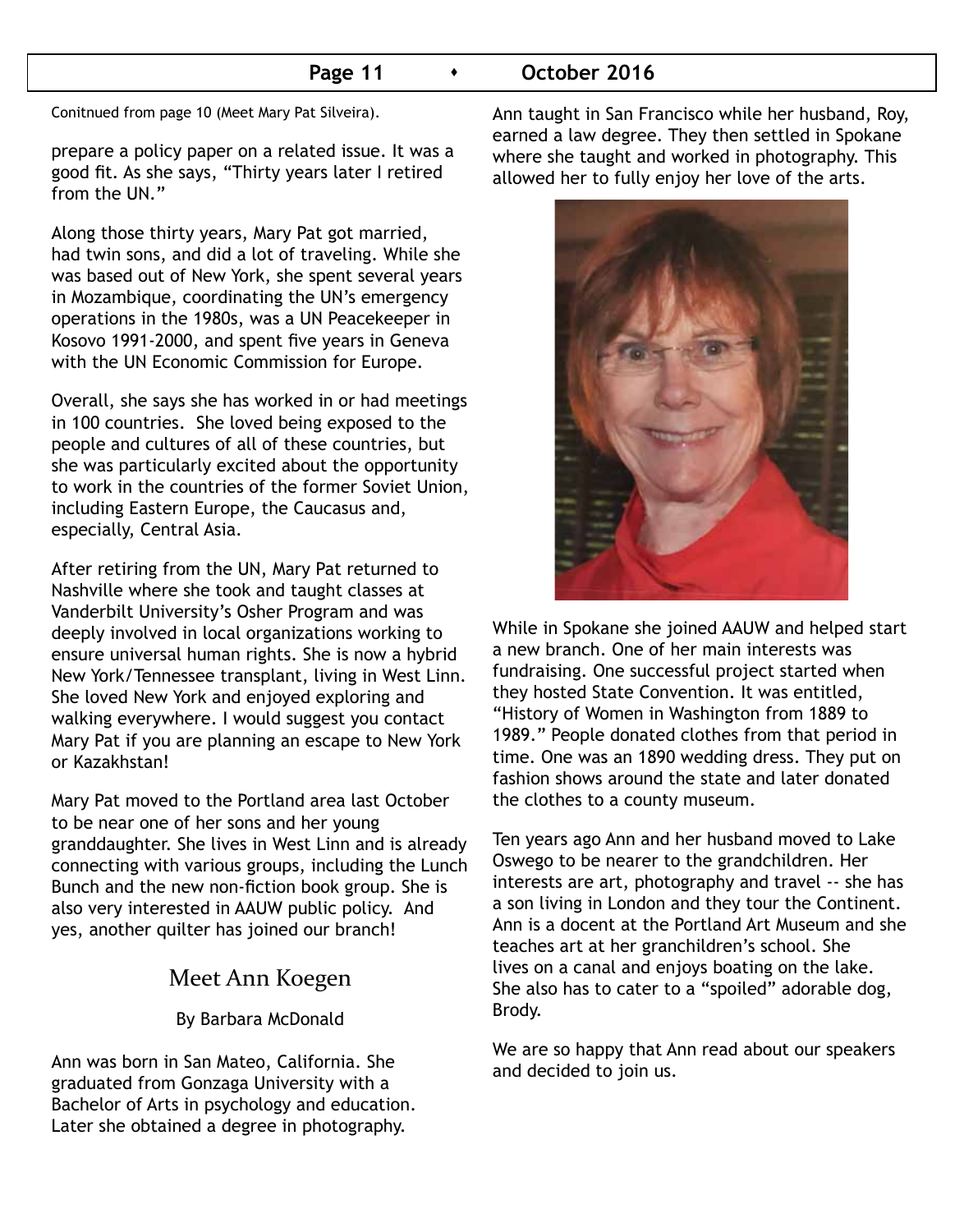# Save the Date: December 4 Gala

Mark your calendar for the AAUW LO Holiday Gala scheduled for Sunday, December 4, 2016 from 3:30- 6:30 p.m.

This event is a branch fundraiser and will take place at the home of Karen and Bruce Rottink. Pat Squire is co-hostess. This is an opportunity to celebrate together, maybe even dress up a bit, enjoy wine and hearty appetizers, and kick off the holiday season with gusto! Spouses, partners and friends are welcome. Reservation information will be provided in the November newsletter. Plan to join in the fun!

# Upcoming Wilsonville/West Linn **Gathering**

You are invited to a gathering for our AAUW LO members who live in West Linn, Wilsonville, and other communities south of Lake Oswego. The gathering will be held at Sue Kingzett's home in West Linn on October 11, 2016, from 3 to 5 p.m. Sue's address is 1811 Barnes Circle, West Linn, OR 97068. Please RSVP to Sue at sezett@msn.com. Her phone number is (503) 656- 5970. We encourage all members, new and returning, to join us! Decaf coffee, hot tea, iced tea and desserts will be served. Please come learn more about our AAUW Branch and enjoy getting to know each other in a fun, casual atmosphere. Sue is looking forward to meeting all of you.

# Interest Group Odds 'n' Ends

by Marty Maharg

Interest Group Leaders: Please email me a list of your 2016-17 members by November 1.

New Interest Groups? Several members have suggested the following as possible new interest groups: a wine tasting group and a quilting/knitting/etc. group. If you would be interested in participating in one or both of these groups, please email me (martymaharg@hotmail. com) the following: your interest, name, email address and the days and times of availability. If

there is sufficient interest, I will contact you about an organizational meeting.

# Beginners Bridge Class

When: Friday, October 21 from 1:00-4:00 p.m. Where: Susan Hornung's Home

Did you play bridge in college or twenty years ago or never, but always wanted to try it? This class is for you. We'll start with 52 cards in a deck then learn suit values, bidding, and Chicago scoring. You will play hands as you learn. If interested, email Susan at susanhornung@hotmail.com. We need 4 or 8 people to have the class.

# Flower Bulb Fundraiser Update

### By Karen Rottink

**Saturday, October 8, 2016, is the due date for turning in your flower bulb order sheets and payment envelopes.** Please be sure to have the checks made out to AAUW Lake Oswego. If you turn in cash, please also turn in the duplicate of the receipt you gave your purchaser when you collected the money. If you do not have a duplicate receipt, please include a piece of paper for each cash customer indicating the purchaser's name and amount of cash collected. You can bring these items to our October 8th AAUW LO meeting at the Oswego Heritage House at 9:30 a.m. or you can turn your items in to your interest group chairperson. I will also be collecting them. My contact information is:

Karen Rottink, 14 Touchstone Lake Oswego, OR 97035 for mailing or drop off. If you plan to mail the items, please mail them by October 5 so I will receive it by October 8. You can also reach me at rottinkbk@comcast.net or (503) 636-9755.

Thank you all for your efforts and support for the local scholarship fundraiser!